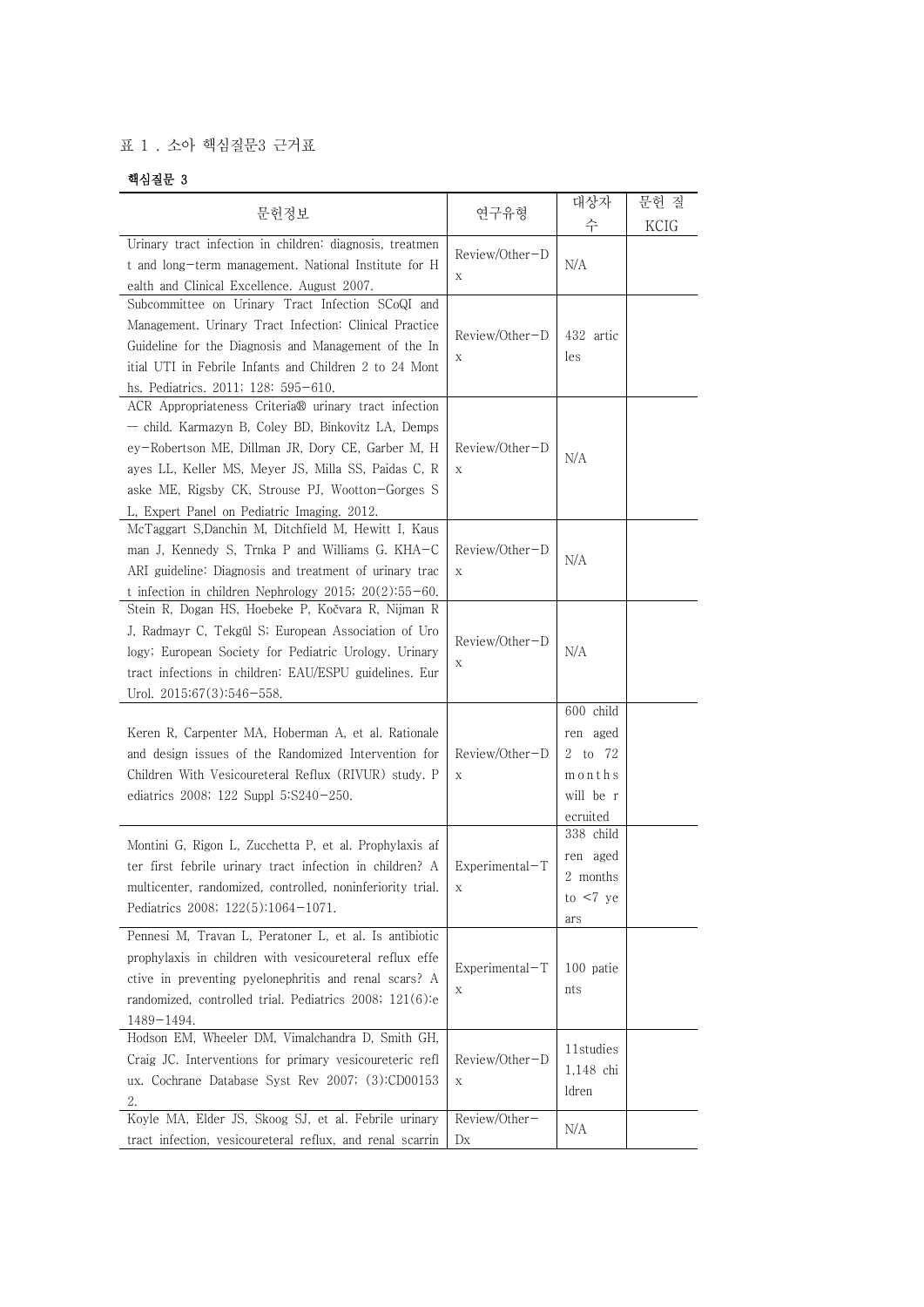| g: current controversies in approach to evaluation. Pe                                           |                  |              |  |
|--------------------------------------------------------------------------------------------------|------------------|--------------|--|
| diatr Surg Int 2011; $27(4):337-346$ .                                                           |                  |              |  |
| Lim R. Vesicoureteral reflux and urinary tract infectio                                          | Review/Other-    |              |  |
| n: evolving practices and current controversies in pedi                                          | Dx               | N/A          |  |
| atric imaging. AJR 2009; 192(5):1197-1208.<br>Merguerian PA, Sverrisson EF, Herz DB, McQuiston L |                  |              |  |
| T. Urinary tract infections in children: recommendatio                                           |                  |              |  |
| ns for antibiotic prophylaxis and evaluation. An eviden                                          | Review/Other-    | N/A          |  |
| cebased approach. Curr Urol Rep 2010; $11(2):98-10$                                              | Dx               |              |  |
| 8.                                                                                               |                  |              |  |
| Riccabona M, Avni FE, Blickman JG, et al. Imaging re                                             |                  |              |  |
| commendations in paediatric uroradiology: minutes of                                             |                  |              |  |
| the ESPR workgroup session on urinary tract infectio                                             | Review/Other-D   |              |  |
| n, fetal hydronephrosis, urinary tract ultrasonography                                           | X                | N/A          |  |
| and voiding cystourethrography, Barcelona, Spain, June                                           |                  |              |  |
| 2007. Pediatr Radiol 2008; 38(2):138-145.                                                        |                  |              |  |
| Williams GJ, Hodson EH, Isaacs D, Craig JC. Diagnosi                                             | Review/Other-D   |              |  |
| s and management of urinary tract infection in childre                                           | X                | N/A          |  |
| n. J Paediatr Child Health 2012; 48(4):296-301.                                                  |                  |              |  |
| Montini G, Tullus K, Hewitt I. Febrile urinary tract in                                          | Review/Other-D   |              |  |
| fections in children. N Engl J Med $2011$ ; $365(3):239$                                         | Х                | N/A          |  |
| $-250.$                                                                                          |                  |              |  |
| Hoberman A, Charron M, Hickey RW, Baskin M, Kear                                                 |                  | 309 patie    |  |
| ney DH, Wald ER. Imaging studies after a first febril                                            | $Experimental-D$ | nts 2 ind    |  |
| e urinary tract infection in young children. N Engl J                                            | $\mathbf X$      | ependent     |  |
| Med 2003; $348(3):195-202$ .                                                                     |                  | reviewer     |  |
| Marks SD, Gordon I, Tullus K. Imaging in childhood u                                             |                  | S            |  |
| rinary tract infections: time to reduce investigations.                                          | Review/Other-D   | N/A          |  |
| Pediatr Nephrol 2008; 23(1):9-17.                                                                | X                |              |  |
| Shaikh N, Abedin S, Docimo SG. Can ultrasonography                                               |                  |              |  |
| or uroflowmetry predict which children with voiding d                                            |                  |              |  |
| ysfunction will have recurrent urinary tract infections?                                         | Observational    | 148          |  |
| J Urol 2005; 174(4 Pt 2):1620-1622; discussion 162                                               |                  |              |  |
|                                                                                                  |                  |              |  |
| Sillen U, Brandstrom P, Jodal U, et al. The Swedish r                                            | Review/Other-D   | 203 child    |  |
| eflux trial in children: v. Bladder dysfunction. J Urol                                          | X                | ren          |  |
| 2010; 184(1):298-304.                                                                            |                  |              |  |
| Sargent MA, Long G, Karmali M, Cheng SM. Interobs                                                |                  | 90 patien    |  |
| erver variation in the sonographic estimation of renal                                           | Observational-D  | (176)<br>ts  |  |
| volume in children. Pediatr Radiol 1997; $27(8):663-6$                                           | X                | kidneys)     |  |
| 66.                                                                                              |                  | 21 conse     |  |
| Schlesinger AE, Hernandez RJ, Zerin JM, Marks TI,                                                |                  | cutive pa    |  |
| Kelsch RC. Interobserver and intraobserver variations                                            | Observational-D  | tients $(4)$ |  |
| in sonographic renal length measurements in children.                                            | X                | kidne<br>1   |  |
| AJR 1991; 156(5):1029-1032.                                                                      |                  | y)           |  |
| Foresman WH, Hulbert WC, Jr., Rabinowitz R. Does u                                               |                  |              |  |
| rinary tract ultrasonography at hospitalization for acut                                         | Observational-D  | 184 patie    |  |
| e pyelonephritis predict vesicoureteral reflux? J Urol                                           | X                | nts          |  |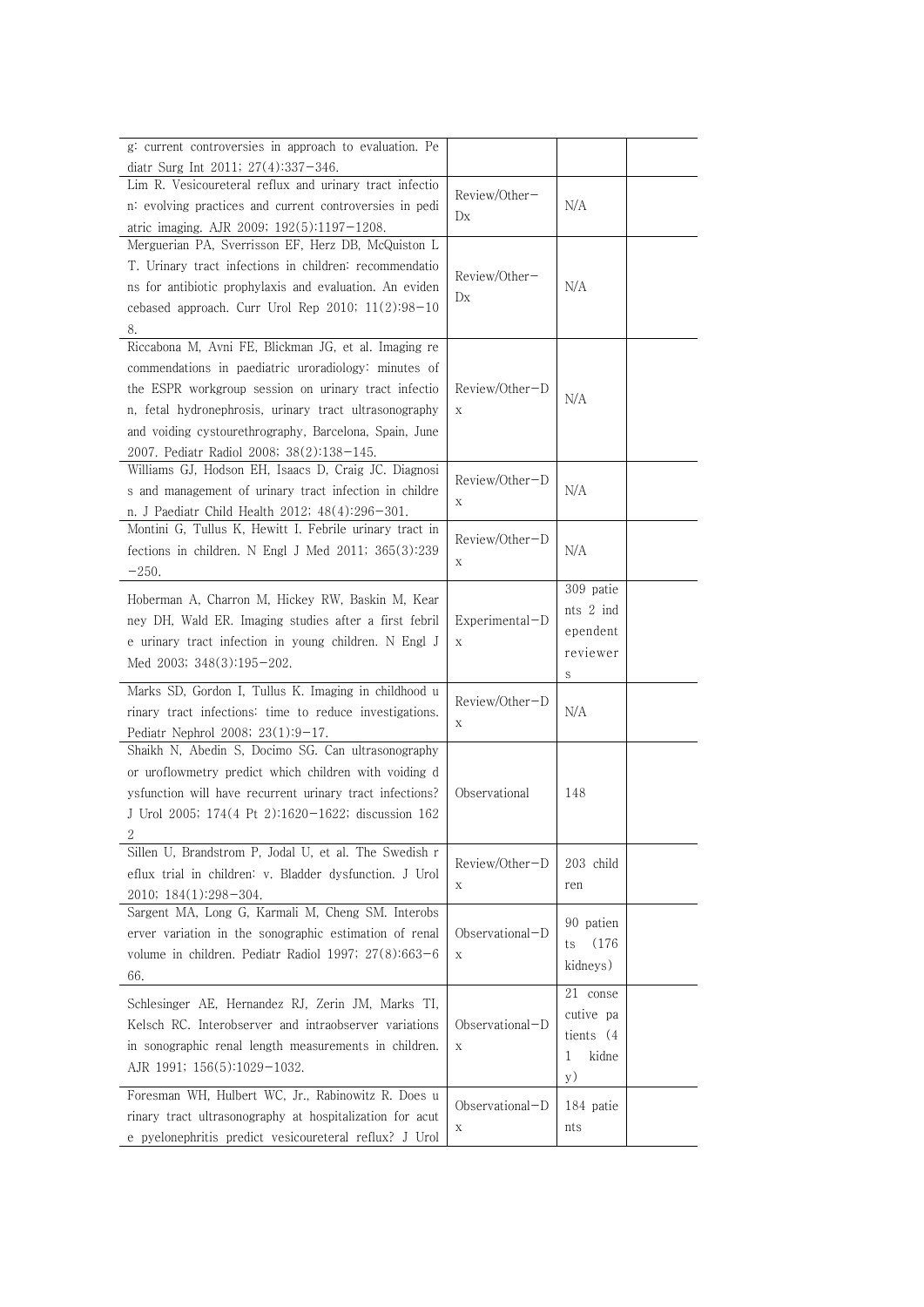| 2001; 165(6 Pt 2):2232-2234.<br>Kenney IJ, Negus AS, Miller FN. Is sonographically d |                   | 285 rena    |  |
|--------------------------------------------------------------------------------------|-------------------|-------------|--|
| emonstrated mild distal ureteric dilatation predictive o                             |                   | 1 units in  |  |
|                                                                                      | $Observational-D$ |             |  |
| f vesicoureteric reflux as seen on micturating cystour                               | $\mathbf X$       | 144 patie   |  |
| ethrography? Pediatr Radiol 2002; $32(3):175-178$ .                                  |                   | nts         |  |
| Mahant S, Friedman J, MacArthur C. Renal ultrasound                                  |                   | 162 patie   |  |
| findings and vesicoureteral reflux in children hospitalis                            | Observational-D   | nts 6 rev   |  |
| ed with urinary tract infection. Arch Dis Child 2002;                                | $\mathbf X$       | iewers      |  |
| $86(6):419-420.$                                                                     |                   |             |  |
| Moorthy I, Wheat D, Gordon I. Ultrasonography in the                                 | $Observational-D$ | 930 kidn    |  |
| evaluation of renal scarring using DMSA scan as the                                  | Χ                 | eys         |  |
| gold standard. Pediatr Nephrol 2004; $19(2):153-156$ .                               |                   |             |  |
|                                                                                      |                   | 205 patie   |  |
| Muensterer OJ. Comprehensive ultrasound versus voidi                                 | Observational-D   | 407<br>nts  |  |
| ng cysturethrography in the diagnosis of vesicouretera                               | $\mathbf X$       | renal uni   |  |
| 1 reflux. Eur J Pediatr 2002; 161(8):435-437.                                        |                   | ts review   |  |
|                                                                                      |                   | ed          |  |
| Shaikh N, Ewing AL, Bhatnagar S, Hoberman A. Risk                                    |                   |             |  |
| of renal scarring in children with a first urinary tract                             | Review/Other-D    | 33 studie   |  |
| infection: a systematic review. Pediatrics 2010; 126                                 | $\mathbf X$       | S           |  |
| $(6):1084-1091.$                                                                     |                   |             |  |
| Lee JH, Son CH, Lee MS, Park YS. Vesicoureteral ref                                  |                   | 48 patien   |  |
| lux increases the risk of renal scars: a study of unila                              | Observational-    |             |  |
| teral reflux. Pediatr Nephrol 2006; $21(9):1281-1284$ .                              |                   | ts          |  |
| Orellana P, Baquedano P, Rangarajan V, et al. Relation                               |                   |             |  |
| ship between acute pyelonephritis, renal scarring, and                               | Review/Other-D    | 269 patie   |  |
| vesicoureteral reflux. Results of a coordinated researc                              | $\mathbf X$       | nts         |  |
| h project. Pediatr Nephrol 2004; 19(10):1122-1126.                                   |                   |             |  |
|                                                                                      |                   | 206 patie   |  |
| Polito C, Rambaldi PF, Signoriello G, Mansi L, La Ma                                 |                   | with<br>nts |  |
| nna A. Permanent renal parenchymal defects after feb                                 | Observational-D   | primary     |  |
| rile UTI are closely associated with vesicoureteric ref                              | $\mathbf X$       | VUR and     |  |
| lux. Pediatr Nephrol 2006; 21(4):521-526.                                            |                   | 77 witho    |  |
|                                                                                      |                   | ut VUR      |  |
| Peters CA, Skoog SJ, Arant BS, Jr., et al. Summary                                   |                   | 131 artic   |  |
| of the AUA Guideline on Management of Primary Ves                                    | Review/Other-D    | les 17,97   |  |
|                                                                                      |                   |             |  |
|                                                                                      |                   |             |  |
| icoureteral Reflux in Children. J Urol 2010; 184(3):11                               | $\mathbf X$       | 2 patient   |  |
| $34 - 1144.$                                                                         |                   | S           |  |
| Lin KY, Chiu NT, Chen MJ, et al. Acute pyelonephriti                                 |                   |             |  |
| s and sequelae of renal scar in pediatric first febrile                              | Review/Other-D    | 216 patie   |  |
| urinary tract infection. Pediatr Nephrol 2003; $18(4):3$                             | X                 | nts         |  |
| $62 - 365.$                                                                          |                   |             |  |
| Chand DH, Rhoades T, Poe SA, Kraus S, Strife CF. I                                   |                   |             |  |
| ncidence and severity of vesicoureteral reflux in child                              | Review/Other-D    | $15,504$ p  |  |
| ren related to age, gender, race and diagnosis. J Urol                               | $\mathbf X$       | atients     |  |
| 2003; 170(4 Pt 2):1548-1550.                                                         |                   |             |  |
| Polito C, Rambaldi PF, La Manna A, Mansi L, Di Tor                                   |                   |             |  |
| o R. Enhanced detection of vesicoureteric reflux with                                | Observational-D   | 124 patie   |  |
| isotopic cystography. Pediatr Nephrol 2000; 14(8-9):<br>$827 - 830.$                 | $\mathbf X$       | nts         |  |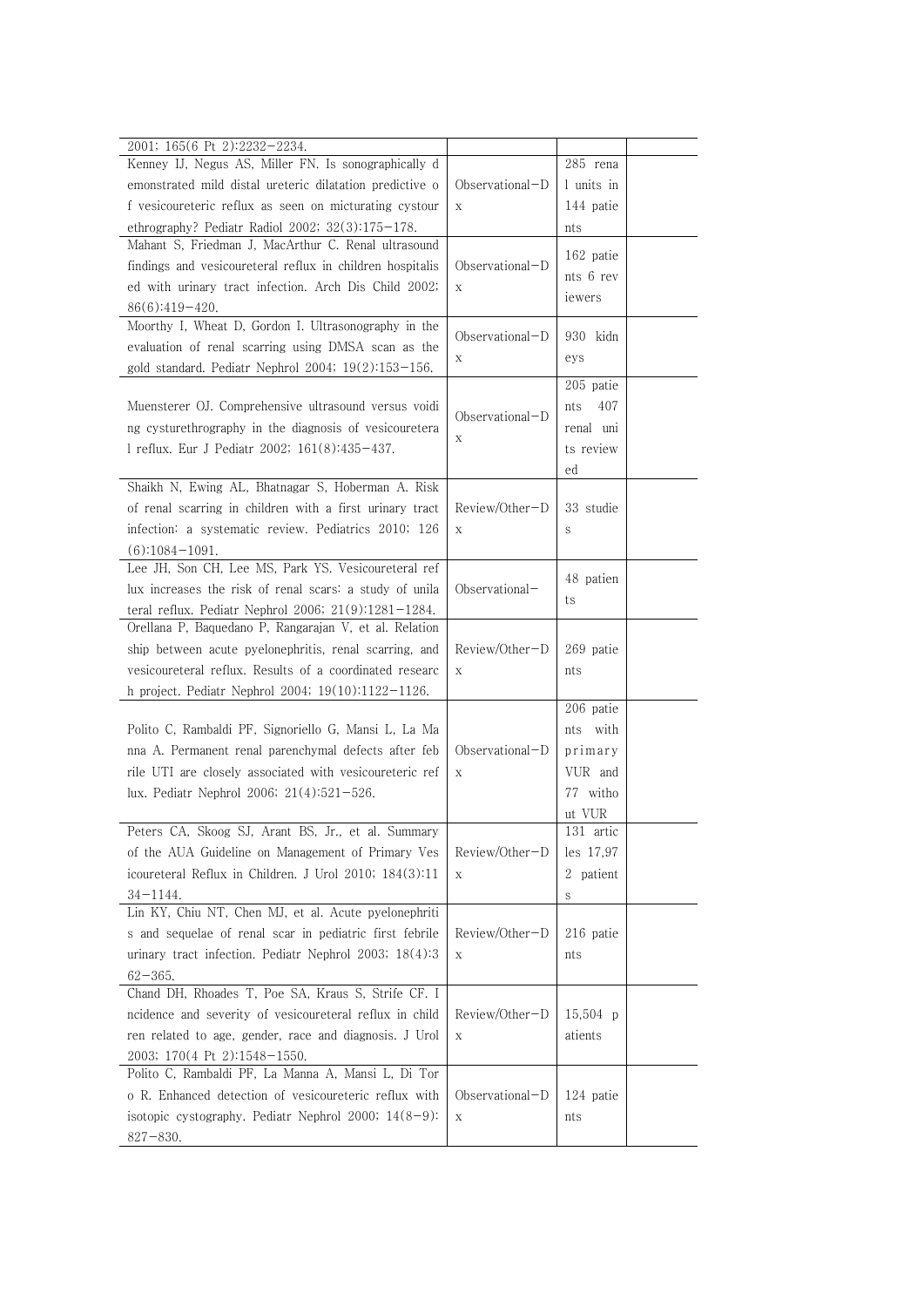| Sukan A, Bayazit AK, Kibar M, et al. Comparison of<br>direct radionuclide cystography and voiding direct cyst<br>ography in the detection of vesicoureteral reflux. Ann                                                                                                               | Observational-D<br>X           | 25 patien<br>ts                                                       |
|---------------------------------------------------------------------------------------------------------------------------------------------------------------------------------------------------------------------------------------------------------------------------------------|--------------------------------|-----------------------------------------------------------------------|
| Nucl Med 2003; 17(7):549-553.                                                                                                                                                                                                                                                         |                                |                                                                       |
| Unver T, Alpay H, Biyikli NK, Ones T. Comparison o<br>f direct radionuclide cystography and voiding cystoure<br>thrography in detecting vesicoureteral reflux. Pediatr I<br>nt 2006; 48(3):287-291.                                                                                   | Observational-D<br>$\mathbf X$ | 41 patien<br>ts (82 ki<br>dney ure<br>ter<br>unit<br>s)               |
| Bisset GS, 3rd, Strife JL, Dunbar JS. Urography and<br>voiding cystourethrography: findings in girls with urin<br>ary tract infection. AJR 1987; 148(3):479-482.                                                                                                                      | Review/Other-D<br>Χ            | 523<br>exa<br>minations<br>2 indepe<br>ndent rea<br>ders              |
| Majd M, Nussbaum Blask AR, Markle BM, et al. Acut<br>e pyelonephritis: comparison of diagnosis with 99mTc<br>- DMSA, SPECT, spiral CT, MR imaging, and power<br>Doppler US in an experimental pig model. Radiology 2<br>$001; 218(1):101-108.$                                        | Observational-D<br>Χ           | 35 piglet<br>s (70 ki<br>dneys)                                       |
| Rossleigh MA, Farnsworth RH, Leighton DM, Yong J<br>L, Rose M, Christian CL. Technetium-99m dimercapt<br>osuccinic acid scintigraphy studies of renal cortical sc<br>arring and renal length. J Nucl Med 1998; 39(7):1280<br>$-1285.$                                                 | Observational-D<br>Χ           | 9<br>pigs<br>$(18 \text{ kidn})$<br>eys)                              |
| Rosenberg AR, Rossleigh MA, Brydon MP, Bass SJ, L<br>eighton DM, Farnsworth RH. Evaluation of acute urina<br>ry tract infection in children by dimercaptosuccinic aci<br>d scintigraphy: a prospective study. J Urol 1992; 148<br>$(5 \text{ Pt } 2):1746-1749.$                      | Review/Other-D<br>Χ            | 65 childr<br>en evalua<br>ted; 34 h<br>ad abnor<br>mal DMS<br>A scans |
| Flynn JT. Don't stop performing voiding cystourethrog<br>raphy in young children after the initial febrile urinary<br>tract infection- $-at$ least not yet. J Pediatr 2009; 155<br>(5):761.                                                                                           | Review/Other-D<br>X            | 699 child<br>ren (age<br>$d2$ mont<br>hs to 2<br>years)               |
| Ward VL, Strauss KJ, Barnewolt CE, et al. Pediatric r<br>adiation exposure and effective dose reduction during<br>voiding cystourethrography. Radiology 2008; 249(3):1<br>$002 - 1009.$                                                                                               | $Observational-D$<br>X         | 145 child<br>ren                                                      |
| Lee HY, Soh BH, Hong CH, Kim MJ, Han SW. The e<br>fficacy of ultrasound and dimercaptosuccinic acid scan<br>in predicting vesicoureteral reflux in children below th<br>e age of 2 years with their first febrile urinary tract<br>infection. Pediatr Nephrol 2009; 24(10):2009-2013. | Observational-D<br>Χ           | 220 child<br>ren with<br>first febr<br>ile UTI                        |
| Quirino IG, Silva JM, Diniz JS, et al. Combined use of<br>late phase dimercaptosuccinic acid renal scintigraphy a<br>nd ultrasound as first line screening after urinary trac<br>t infection in children. J Urol 2011; 185(1):258-263.                                                | Observational-D<br>X           | 553 child<br>ren                                                      |
| Jahnukainen T, Honkinen O, Ruuskanen O, Mertsola J.                                                                                                                                                                                                                                   | Observational-D                | 155 patie                                                             |